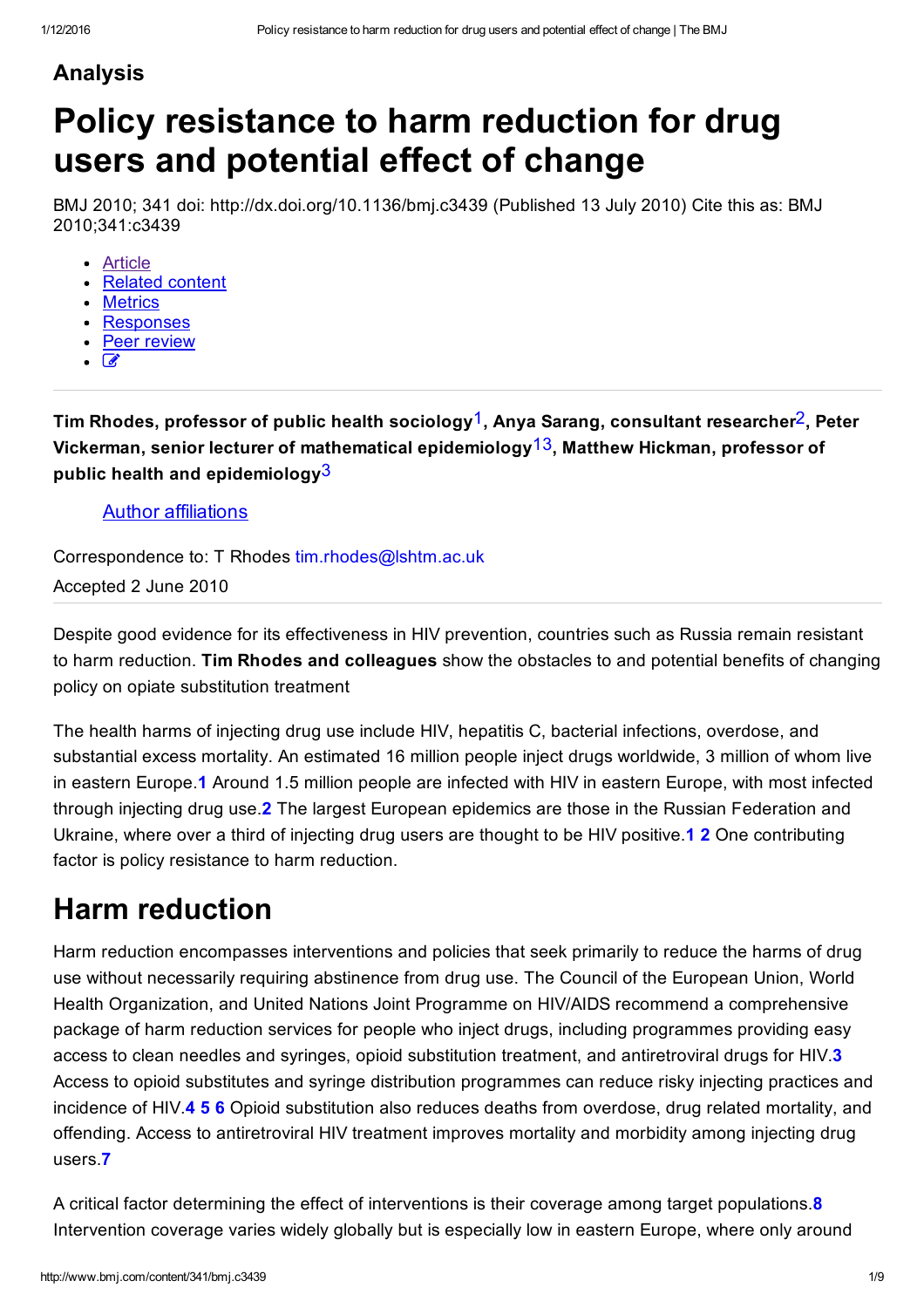10% of injecting drug users have access to syringe exchange programmes and, at best, 1% have access to opioid substitutes.<sup>9</sup> The UN made providing "near universal access" to harm reduction services for those who need them by 2010 a global priority.<sup>3</sup> However, the availability and accessibility of interventions depends on environmental and policy factors, and sufficient coverage is unlikely without policy, legal, or social change.<sup>10</sup> 11

Moreover, harm reduction interventions are more effective when they are combined.10 For example, a cohort study in Amsterdam showed that "full participation" in combined syringe exchange and opioid substitution programmes reduced incidence of HIV by two thirds, whereas participation in syringe exchange alone was not associated with a reduction in HIV incidence.12 Initiation and adherence to antiretroviral HIV treatment also improves when access to opioid substitutes is good.13 The enhanced effects of combining opioid substitution with syringe distribution and antiretroviral HIV treatment are particularly relevant for countries with large HIV outbreaks.

### Policy resistance

Although harm reduction is central to European Union policies, some countries are resistant to this approach. The United States, for instance, has long acted as a force of resistance to harm reduction on the global stage and nationally. It has emphasised a "war on drugs" policy, which, until recently, promoted federal or state restrictions on the funding and evaluation of syringe distribution programmes.14 In Russia, there is also strong resistance to harm reduction. The use of methadone and buprenorphine in treating opioid dependence is legally prohibited, syringe distribution programmes lack adequate coverage and political support, and the primary emphasis on law enforcement and the criminalisation of drug use create an environment that can exacerbate HIV risk and other harms.

The record of a recent meeting of the Security Council of the Russian Federation, attended by the president (Dmitry Medvedev), prime minister (Vladimir Putin), minister of health (Tatyana Golikova), director of the Serbsky National Research Centre for Social and Forensic Psychiatry (Tatyana Dmitrieva), and director of the Federal Drug Control Service (Viktor Ivanov), captures Russia's policy resistance to harm reduction.15 Tatyana Dmitrieva, speaking in her role as the deputy chair of the International Narcotic Control Board, said: "Russia is against the introduction of harm reduction policy. This is a really very difficult topic because we are facing very powerful pressure which undoubtedly has political implications . . . We are not for harm reduction, we are for supply reduction."

At the same meeting, the minister of health said Russia is "categorically against" providing "substitution treatment for drug addicts" and that "the distribution of sterile needles and syringes stimulates social tolerance of drug addicts and violates the Criminal Code of the Russian Federation. Unfortunately, purchasing sterile needles and syringes is not a problem in the Russian Federation. Today, the price for sterile syringes is much lower than the price for the cheapest narcotic drugs available."

Russia prohibits the use of methadone and buprenorphine (or other opiates) to treat opioid dependence, despite international pressure and good evidence supporting opioid substitution treatment.4 5 WHO defines it as an "essential medicine," and substitutes are prescribed to over 650?000 people in Europe. Treatments for opioid users in Russia are instead modelled on alcohol detoxification, oriented to alleviating short term symptoms of withdrawal, and have high relapse rates.16 17 With heroin more accessible than substitution treatment, opportunities for preventing HIV infection are reduced.

<span id="page-1-0"></span>Russia has only about 75 needle and syringe programmes for its two million injecting drug users.1 Such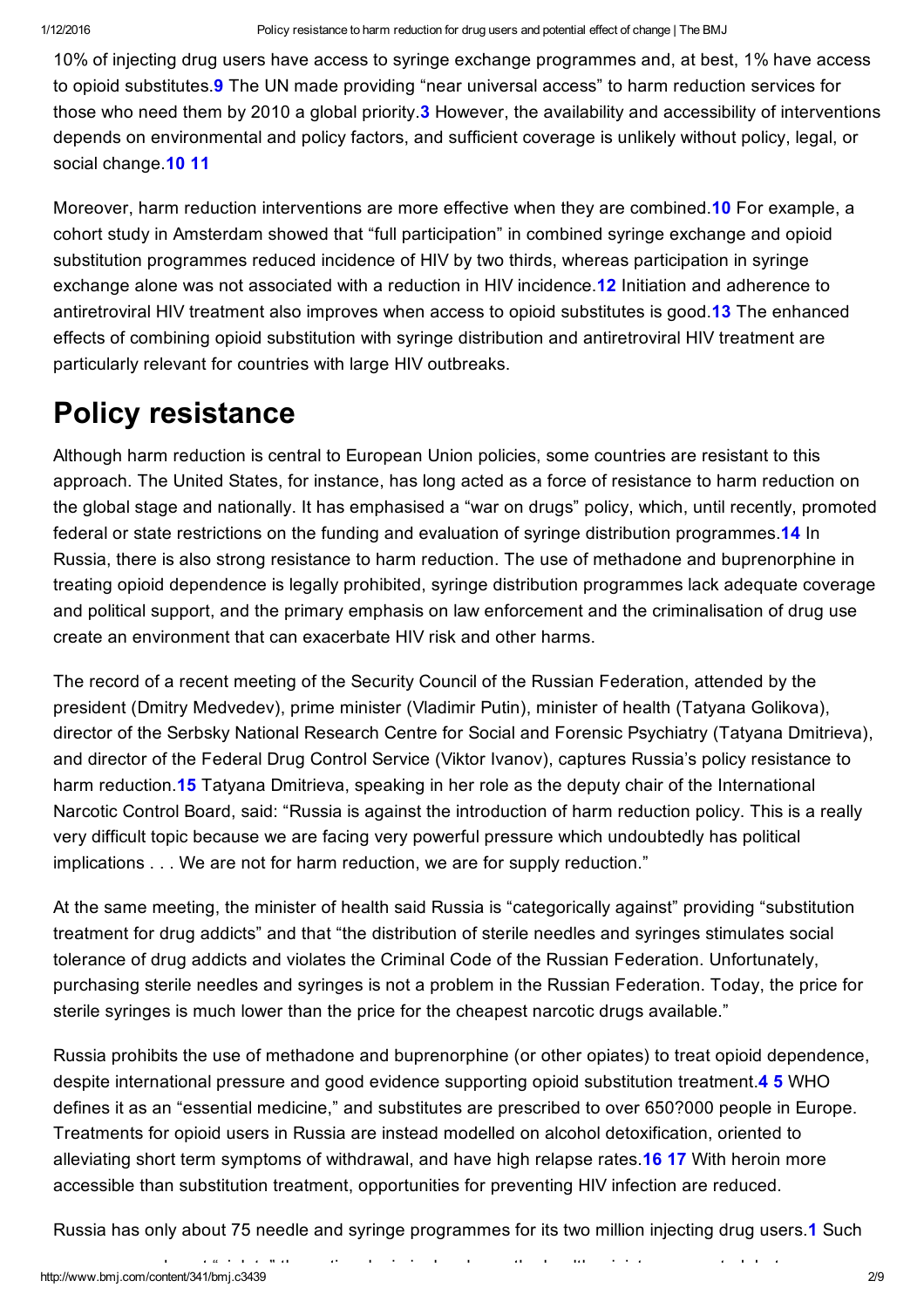programmes do not "violate" the national criminal code, as the health minister suggested, but one reason for their poor coverage remains a fear that distribution of syringes may be interpreted as promoting drug use under article 230 of the Criminal Code (1996). In 2003, an amendment to this article exempted the provision of health equipment, subject to the agreement of regional representatives of the Ministry of Health and Federal Drug Control Service. Formal instructions on this agreement have yet to be instituted, even though studies do not show that syringe distribution programmes encourage drug use or "social tolerance" of it.5 10 If it was not for the availability of cheap needles and syringes from pharmacies, HIV rates could be worse.

In the absence of national funding for HIV prevention for injecting drug users, the Global Fund has continued its support of 22 pilot programmes. Evaluation of these has estimated that they averted 37?000 HIV cases, 18 with surveys in 2006 and 2008 finding that injecting drug users who participated in the programmes halved their risk of HIV infection compared with those who did not participate.19

### Roots of resistance

Aside from Russia, only three countries in the European and central Asian region do not provide opioid substitution treatment: Tajikistan, Turkmenistan, and Uzbekistan.<sup>9</sup> 20 Uzbekistan discontinued its programme for about 150 users last year. Tajikistan plans to pilot opioid substitution treatment, partly to prevent jeopardising international health funding.<sup>20</sup> Other programmes in central Asia operate as fragile pilots with little evidence of meaningful expansion. One of the largest is in Kyrgyzstan, providing treatment to about 950 people. The programme was threatened with closure in 2009, and like many others in the region relies heavily on international funding.

Resistance to introducing or scaling-up opioid substitution treatment in former Soviet countries partly stems from concerns about the adverse economic effects of changes to existing drug treatment systems alongside concerns that current systems would be unable to prevent substitute medicines (such as methadone or buprenorphine) entering the illicit market or safely monitor their use.17 20 More fundamentally, resistance to substitution treatments is grounded in the history, teaching, and mentality of "narcology," a subdivision of Soviet criminal psychiatry with close links to state law enforcement. Narcology conceives of treatment from addiction in terms of abstinence 17 21 and is closely linked with the Serbsky Central Research Institute of Social and Forensic Psychiatry, once infamous for using psychiatric medicines for state ordered "treatment" of Soviet dissidents. Narcologists have opposed the use of methadone in opioid treatment as a "vicious practice," as one step removed from "legalising" drug use, as a failing intervention of the West, and, most importantly, as a failure to deal with the criminality of drug users.17 22

Resistance to opioid substitution thus has a cultural historical context. Nevertheless, change is needed since drug policies that emphasise repressiveness through law enforcement are linked with higher health risks.14 In Russia, administrative and criminal codes relating to drug use and possession combine with aggressive police surveillance, resulting in the mass imprisonment of drug users and a prison system linked to outbreaks of HIV infection.23 Intense police surveillance can make drug users reluctant to seek help or carry sterile needles and syringes for fear of arrest, fine, or detention, and studies show that drug users who have contact with the police, from arrest through to assault, may be more likely to share syringes.11 24 25

### Benefits of change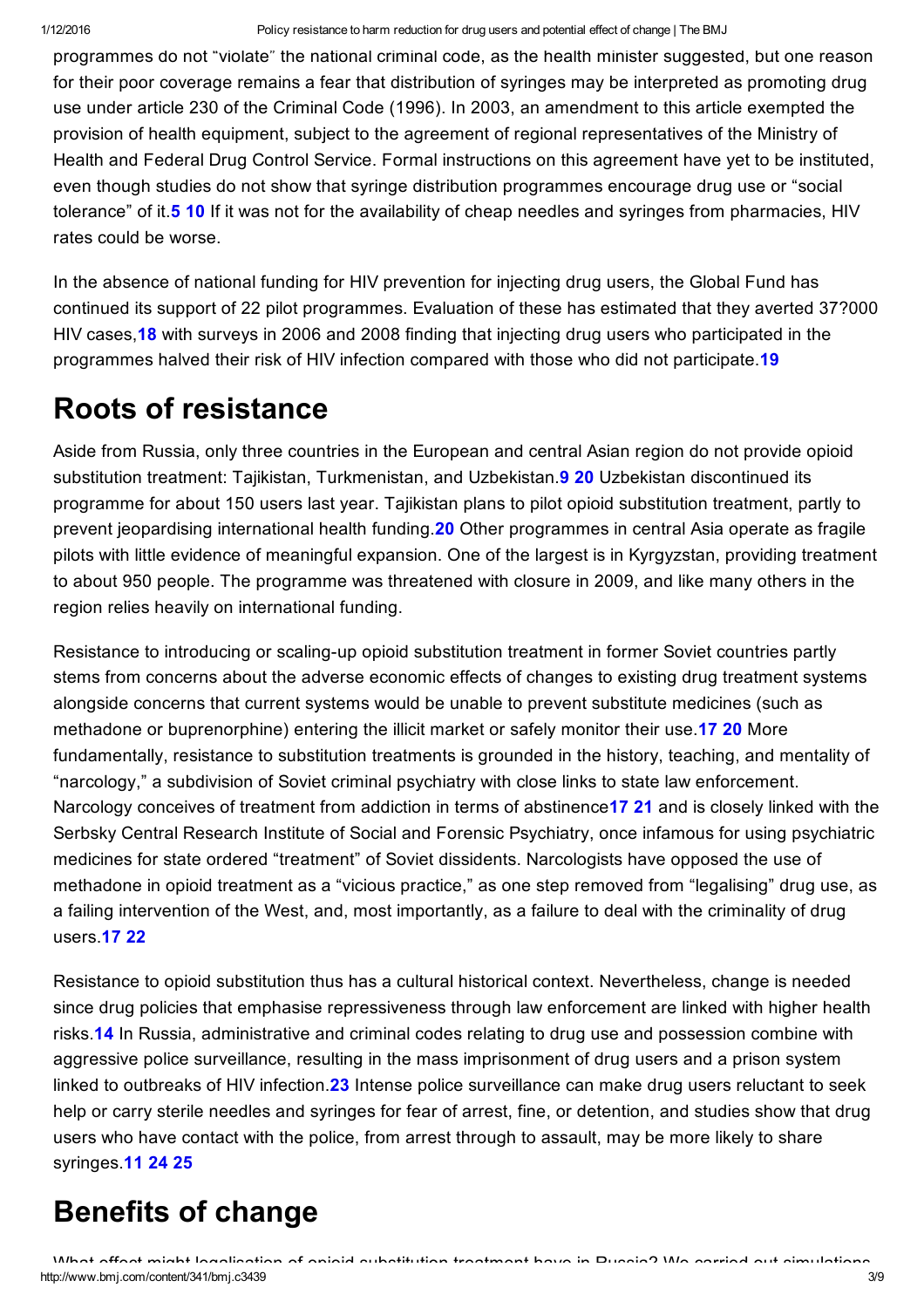#### 1/12/2016 Policy resistance to harm reduction for drug users and potential effect of change | The BMJ

What effect might legalisation of opioid substitution treatment have in Russia? We carried out simulations using a dynamic model of HIV transmission in injecting drug users for different types of HIV epidemic in Russia. We estimated the effect of current syringe distribution programmes, optimistically assuming that they reduce the average syringe sharing frequency of all reached participants by 75%.6 Studies suggest that opioid substitution treatment can reduce risk of HIV infection by 60-84%, and we used this range in our simulations.4 A full description of the model is available on bmj.com.

The figure shows that the current coverage of syringe distribution programmes in Russia (10%) is unlikely to reduce HIV incidence among injecting drug users by more than 15% over five years. Conversely, increasing the coverage of opioid substitution treatment from 0% to 10%, 25%, or 50% could decrease incidence by 21% (90% confidence interval 14% to 34%), 34% (23% to 51%), or 55% (40% to 71%), respectively. Most of the uncertainty in the projections is due to uncertainty about the effect of opioid substitution and the baseline HIV prevalence of the different epidemics modelled. For example, at a prevalence of 15% (which best fits many Russian cities including Moscow), 25% coverage of opioid substitution could decrease HIV incidence by 4453% over five years. However, if HIV prevalence is 40% or 60% (similar to that in Russian cities such as Irkutsk or Ekaterinburg), the resulting decrease in HIV incidence is reduced to 33-43% or 24-38%, respectively.

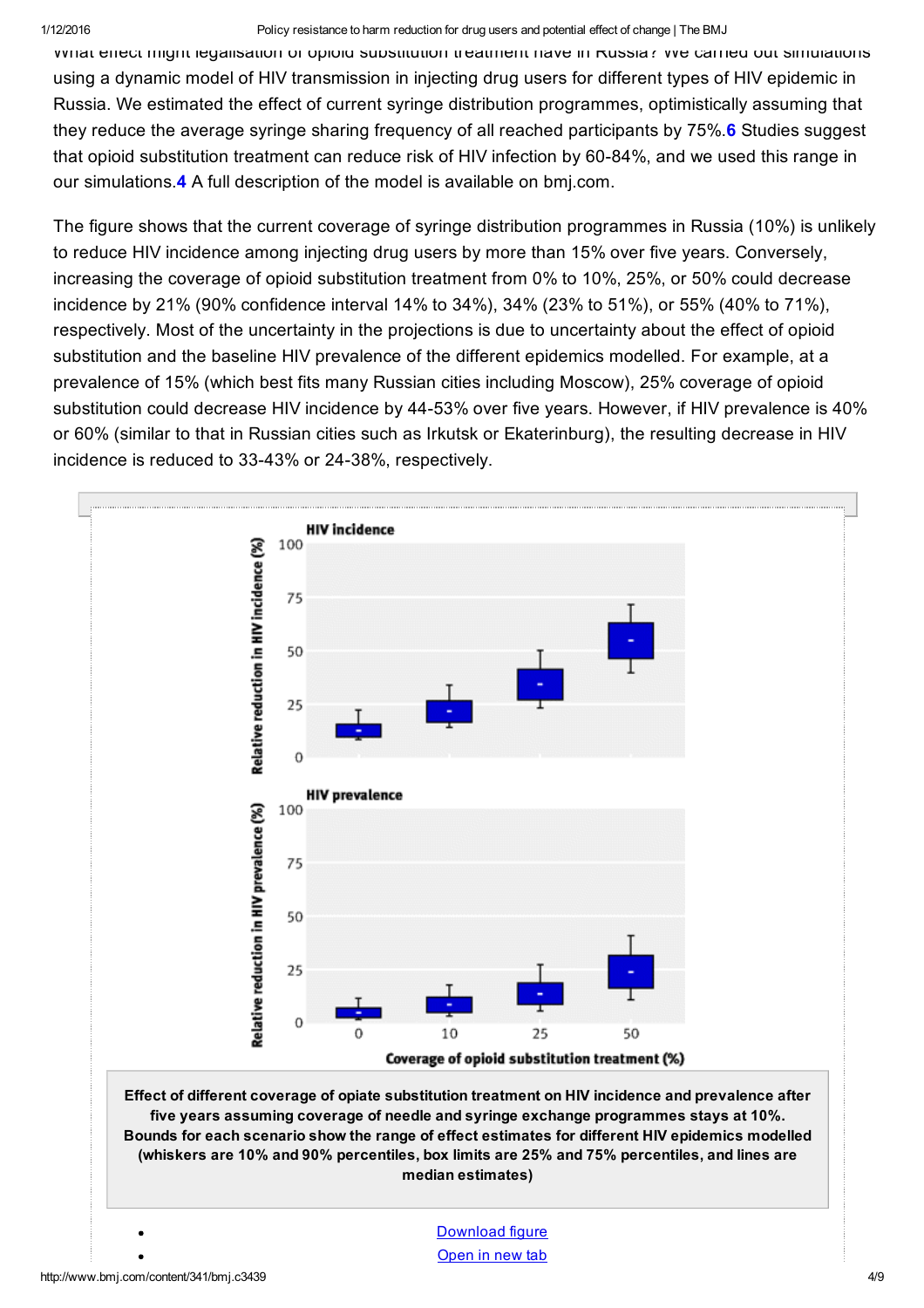[Open](http://static.www.bmj.com/content/bmj/341/bmj.c3439/F1.large.jpg) in new tab Download [powerpoint](http://www.bmj.com/highwire/powerpoint/591672)

Changing HIV prevalence takes longer (figure⇑, bottom). Nevertheless, increasing opioid substitution to 25% or 50% could reduce prevalence by 14% (6% to 28%) or 24% (12% to 41%) after five years. Again, the effect depends on baseline HIV prevalence, with 25% coverage reducing prevalence by 25-31%, 16-21%, and 10-17% for baseline prevalences of 15%, 40%, and 60% respectively (see bmj.com).

#### Conclusion

Opioid substitution is a critical component of HIV prevention and treatment.3 4 10 12 13 Our projections suggest that Russia could substantially reduce the incidence of HIV infection if it permitted the use of opioid substitution treatment. The benefits could be even greater than we estimate as the model does not include changes in offending, or antiretroviral HIV treatment. The prohibition, by federal law or otherwise, of opioid substitution treatment limits rights of access to evidence-based health care, as championed by the UN and other international agencies.<sup>3</sup> The roots of resistance to harm reduction in Russia are complex, and show why efforts to bring about structural changes in national laws and policies should be at the forefront of global efforts to scale-up HIV prevention.

### Notes

Cite this as: *BMJ* 2010;341:c3439

## Footnotes

- We thank Alisher Latypov, Natalia Bobrova, and the *BMJ* reviewers for their comments. The Centre for Research on Drugs and Health Behaviour at London School of Hygiene and Tropical Medicine acknowledges funding support from the UK Department of Health.
- Contributors and sources: The authors are involved in researching and working towards the development of public health approaches in HIV prevention among injecting drug users, including in Russia. TR leads social science studies on HIV prevention and treatment. AS works for a foundation that advocates for improved access to health services for drug users in Russia. PV is a mathematical modeller, and MH a public health epidemiologist. All contributed to the concept, analysis. and writing of this article, with PV and MH leading the modelling. TR is guarantor.
- Competing interests: None declared.
- Provenance and peer review: Not commissioned; externally peer reviewed.

### References

1. [↵](#page-0-0) Mathers BM, Degenhardt LJ, Phillips B, Wiessing L, Strathdee SA, Wodak A, et al. Global epidemiology of injecting drug use and HIV among people who inject drugs. *Lancet* 2008;372:1733-45. [CrossRef](http://www.bmj.com/lookup/external-ref?access_num=10.1016/S0140-6736(08)61311-2&link_type=DOI) [Medline](http://www.bmj.com/lookup/external-ref?access_num=18817968&link_type=MED&atom=%2Fbmj%2F341%2Fbmj.c3439.atom) Web of [Science](http://www.bmj.com/lookup/external-ref?access_num=000261077900023&link_type=ISI)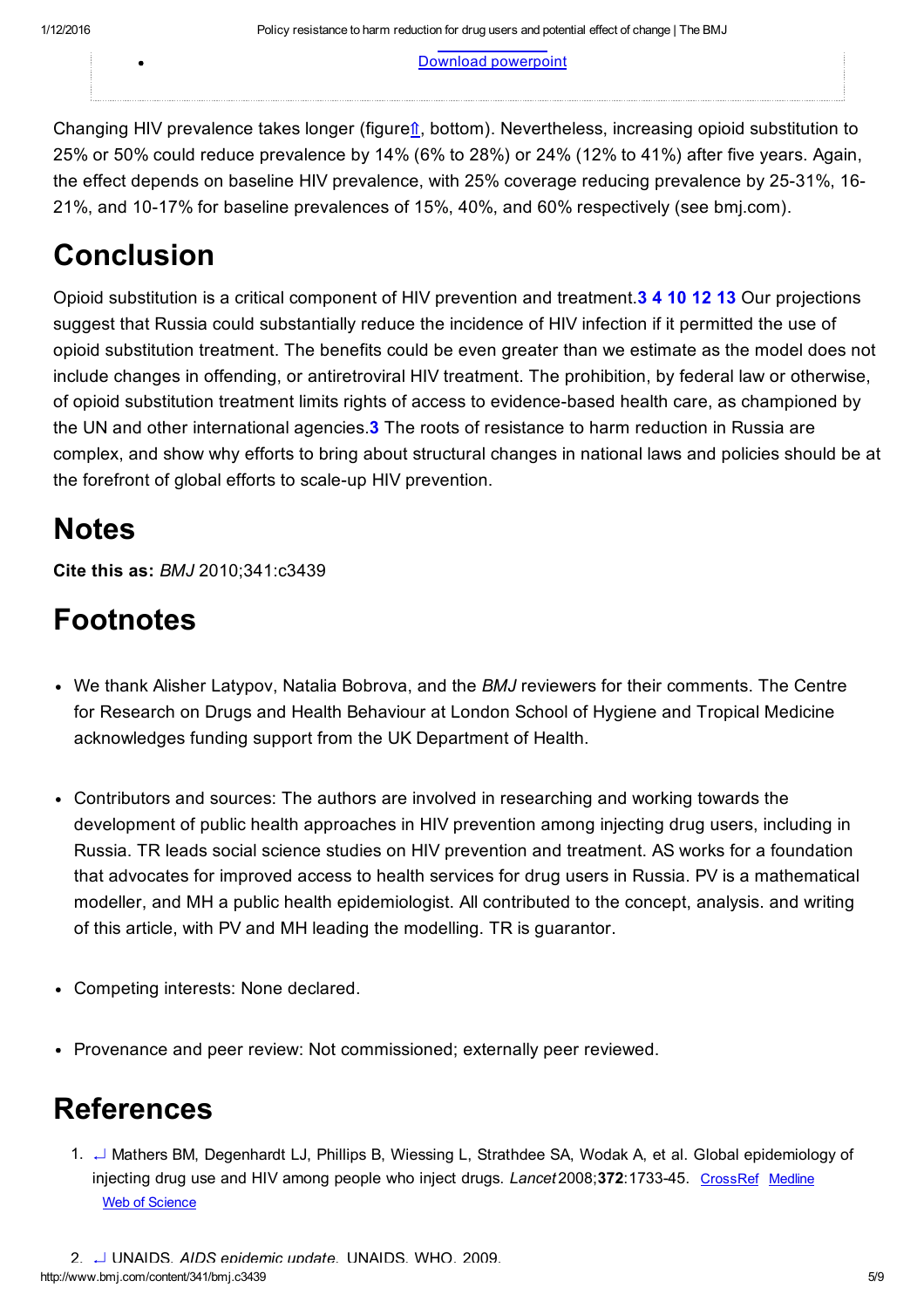- 2. [↵](#page-0-1) UNAIDS. *AIDS epidemic update.* UNAIDS, WHO, 2009.
- 3. [↵](#page-0-2) United Nations General Assembly. Political declaration on HIV/AIDS. Resolution 60/262 adopted by the United Nations General Assembly. United Nations, 2006.
- 4. [↵](#page-0-3) Gowing L, Farrell M, Bornemann R, Sullivan L, Ali R. Substitution treatment of injecting opioid users for prevention of HIV infection. *Cochrane Database Sys Rev*2008;2:CD004145.
- 5. [↵](#page-0-4) Institute of Medicine. *Preventing HIV infection among injecting drug users in highrisk countries: an assessment of the evidence.* National Academy of Sciences, 2007.
- 6. [↵](#page-0-5) Des Jarlais DC, Kling R, Hammett TM, Ngu D, Liu W, Chen Y,et al*.* Reducing HIV infection among new injecting drug users in the China-Vietnam cross border project. *AIDS2007;21(suppl 8):S109-14.* [CrossRef](http://www.bmj.com/lookup/external-ref?access_num=10.1097/01.aids.0000304705.79541.34&link_type=DOI) [Medline](http://www.bmj.com/lookup/external-ref?access_num=18172378&link_type=MED&atom=%2Fbmj%2F341%2Fbmj.c3439.atom) Web of [Science](http://www.bmj.com/lookup/external-ref?access_num=000252436500017&link_type=ISI)
- 7. [↵](#page-0-6) Lert F, Kazatchkine M. Antiretroviral HIV treatment and care for injecting drug users: an evidence based overview. *Int J Drug Policy*2007;18:25561. [Medline](http://www.bmj.com/lookup/external-ref?access_num=17689373&link_type=MED&atom=%2Fbmj%2F341%2Fbmj.c3439.atom)
- 8. [↵](#page-0-7) Vickerman P, Hickman M, Rhodes T, Watts C. Model projections on the required coverage of syringe distribution to prevention HIV epidemics among injecting drug users. *J AIDS*2006;42:25561.
- 9. [↵](#page-1-0) Mathers B, Degenhardt L, Ali H, Wiessing L, Hickman M, Mattick RP, et al. HIV prevention, treatment and care services for people who inject drugs: a systematic review of global, regional, and national coverage. Lancet 2010;375:1014-28. [CrossRef](http://www.bmj.com/lookup/external-ref?access_num=10.1016/S0140-6736(10)60232-2&link_type=DOI) [Medline](http://www.bmj.com/lookup/external-ref?access_num=20189638&link_type=MED&atom=%2Fbmj%2F341%2Fbmj.c3439.atom) Web of [Science](http://www.bmj.com/lookup/external-ref?access_num=000276110700034&link_type=ISI)
- 10. ↵ Degenhardt L, Mathers B, Vickerman P, Rhodes T, Latkin C, Hickman M. HIV prevention for people who inject drugs: why individual, structural, and combination approaches are required. *Lancet* 2010 (forthcoming). doi: 10.01553/S0140-6736(10)60742-8.
- 11. ↵ Strathdee SA, Hallet TB, Bobrova N, Rhodes T, Booth R, Abdool R, et al. HIV and risk environment for injecting drug users: the past, present, and future. *Lancet* 2010 (forthcoming). doi: 10.01608/S0140-6736(10)60743X.
- 12. ↵ Van Den Berg C, Smit C, Van Brussel G, Coutinho RA, Prins M. Full participation in harm reduction programmes is associated with decreased risk for human immunodeficiency virus and hepatitis C virus: evidence from the Amsterdam cohort studies among drug users. Addiction 2007;102:1454-62. [CrossRef](http://www.bmj.com/lookup/external-ref?access_num=10.1111/j.1360-0443.2007.01912.x&link_type=DOI) [Medline](http://www.bmj.com/lookup/external-ref?access_num=17697278&link_type=MED&atom=%2Fbmj%2F341%2Fbmj.c3439.atom) Web of [Science](http://www.bmj.com/lookup/external-ref?access_num=000248665800019&link_type=ISI)
- 13. → Roux P, Carrieri MP, Villes V, Dellamonica P, Poizot-Martin I, Ravaux I, et al. The impact of methadone or buprenorphine treatment and ongoing injection on highly active antiretroviral therapy (HAART) adherence. Addiction 2008; **103**: 1828-36. [CrossRef](http://www.bmj.com/lookup/external-ref?access_num=10.1111/j.1360-0443.2008.02323.x&link_type=DOI) [Medline](http://www.bmj.com/lookup/external-ref?access_num=18778390&link_type=MED&atom=%2Fbmj%2F341%2Fbmj.c3439.atom) Web of [Science](http://www.bmj.com/lookup/external-ref?access_num=000260130900012&link_type=ISI)
- 14. ↵ Wood E, Werb D, Marshall B, Montaner JSG, Kerr T. The war on drugs: a devastating publicpolicy disaster. Lancet 2009:373:989-90.
- 15. ↵ Security Council of the Russian Federation. *Stenogram of the meeting on improving the state policy in combating drugs.* Kremlin, September 2009.
- 16. ↵ Human Rights Watch. *Rehabilitation required: Russia*'*s human rights obligation to provide evidencebased drug dependence treatment* . Human Rights Watch, 2007.
- 17. ↵ Elovich R, Drucker E. On drug treatment and social control: Russian narcology's great leap backwards. *Harm Reduction J*2008;5:23. [CrossRef](http://www.bmj.com/lookup/external-ref?access_num=10.1186/1477-7517-5-23&link_type=DOI)
- 18. ↵ Plavinsky SL. Assessing the effectiveness of the GLOBUS project. *GLOBUS Project Newsletter*2008;7.
- 19. ↵ Plavinsky SL. Sexually transmitted infections, HIV infection, and effectiveness of harm reduction programs in Russia. GLOBUS Project, 2009.
- 20. ↵ Latypov A. Opioid substitution therapy in Tajikistan: Another perpetual pilot? *Int J Drug Policy*2010 Feb 23 [pub ahead of print].